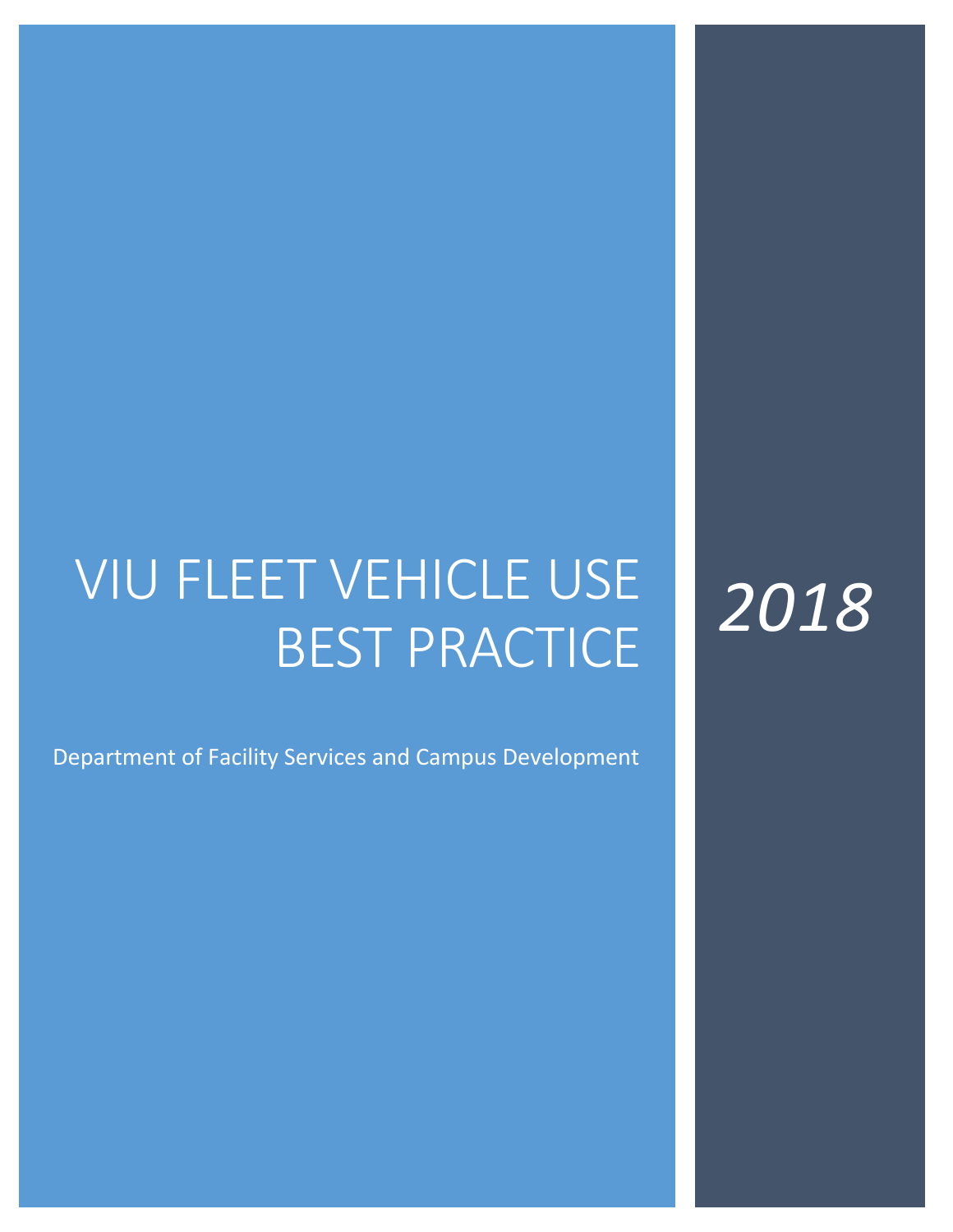

#### Contents

| А.        |  |
|-----------|--|
| <b>B.</b> |  |
| C.        |  |
| D.        |  |
| Ε.        |  |
| F.        |  |
| G.        |  |
| Η.        |  |
| Τ.        |  |
|           |  |
| 8.        |  |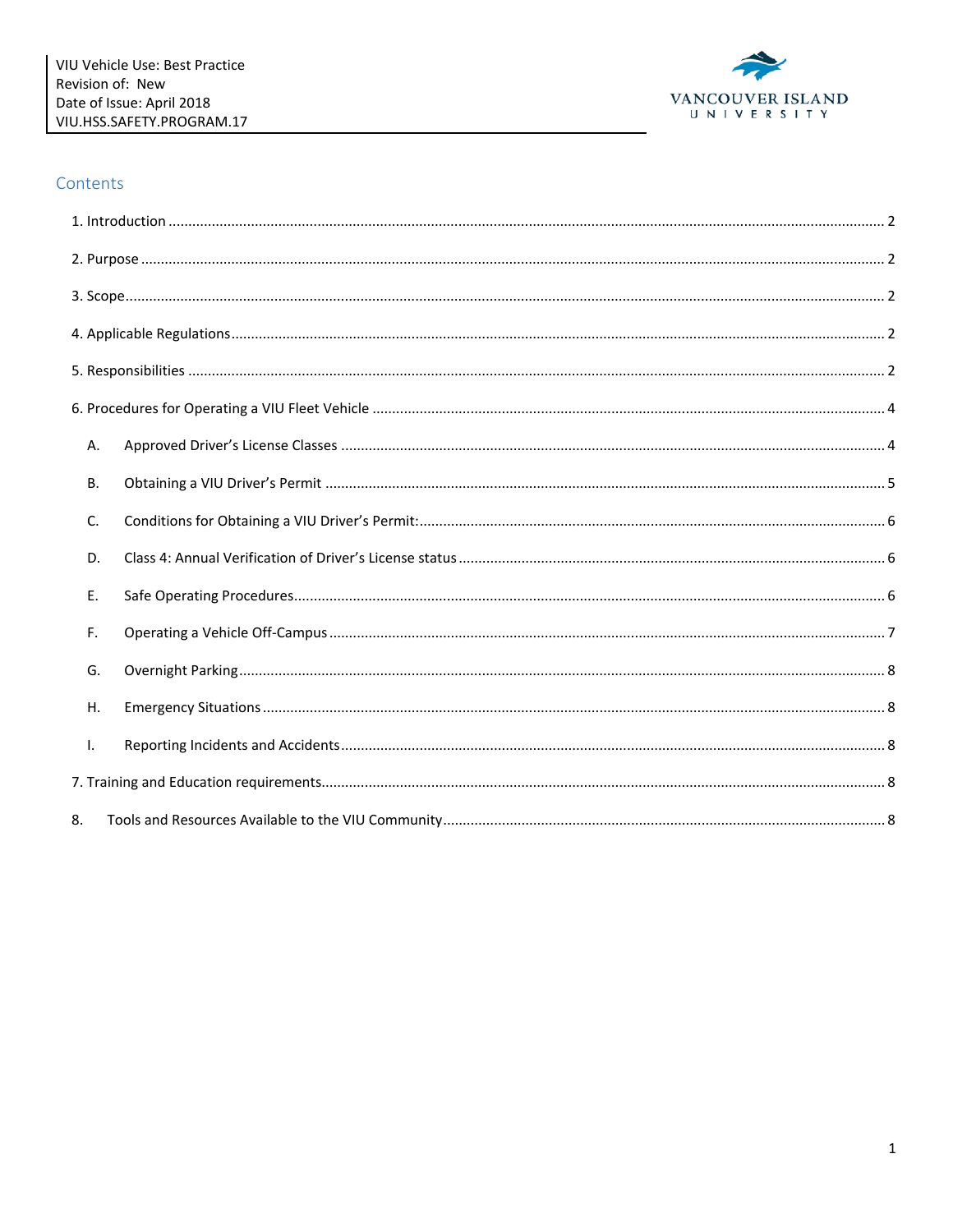

#### <span id="page-2-0"></span>1. INTRODUCTION

Vancouver Island University (VIU) operates a fleet of vehicles to meet instructional and business service needs. Fleet vehicles are provided to support the business activities of VIU. At VIU there are many departments that have fleet vehicles. The primary owner of our fleet is the department of Facility Services but there are other departments at VIU such as those in Trades and Applied Technology, Forestry Resource Technician, Resource Management and Protection, International Centre for Sturgeon Studies, etc. that own their own fleet vehicles (e.g.) and are under their direct control. Each VIU department is responsible for ensuring that the fleet from their own area operates in compliance with identified Laws and Regulations (Section 4), and this Best Practice document.

#### <span id="page-2-1"></span>2. PURPOSE

This Best Practice document is intended for distribution to all Departments, Supervisors, and users where VIU fleet vehicles are owned or leased. It is recommended that individual departments follow this Best Practice. This may also apply to those individuals who are driving personal (non-fleet) vehicles on behalf of VIU. It is intended for internal use only.

#### <span id="page-2-2"></span>3. SCOPE

This Best Practice document applies to all VIU Fleet vehicles in all VIU Departments when being used to conduct VIU business activities. VIU does not rent out fleet vehicles to non-VIU affiliated persons/groups/entities for non-VIU business.

#### <span id="page-2-3"></span>4. APPLICABLE REGULATIONS

#### National [Safety Code](http://www.cvse.ca/national_safety_code.htm)

[BC Motor Vehicle Act](http://www.bclaws.ca/civix/document/id/complete/statreg/96318_00) and [Regulations](http://www.bclaws.ca/civix/document/id/complete/statreg/26_58_00)

[BC Occupational Health and Safety Regulations](https://www.worksafebc.com/en/health-safety/industries/transportation/law-policy) - When you drive a vehicle for work, the vehicle is a workplace and all regulatory health and safety requirements apply.

#### <span id="page-2-4"></span>5. RESPONSIBILITIES

#### **Departments**

The Department that has been assigned the VIU Fleet Vehicle is responsible for:

- Managing and maintaining vehicles that are used on the department's behalf
- Ensuring that insurance for the vehicle to be driven is current, valid, and appropriate.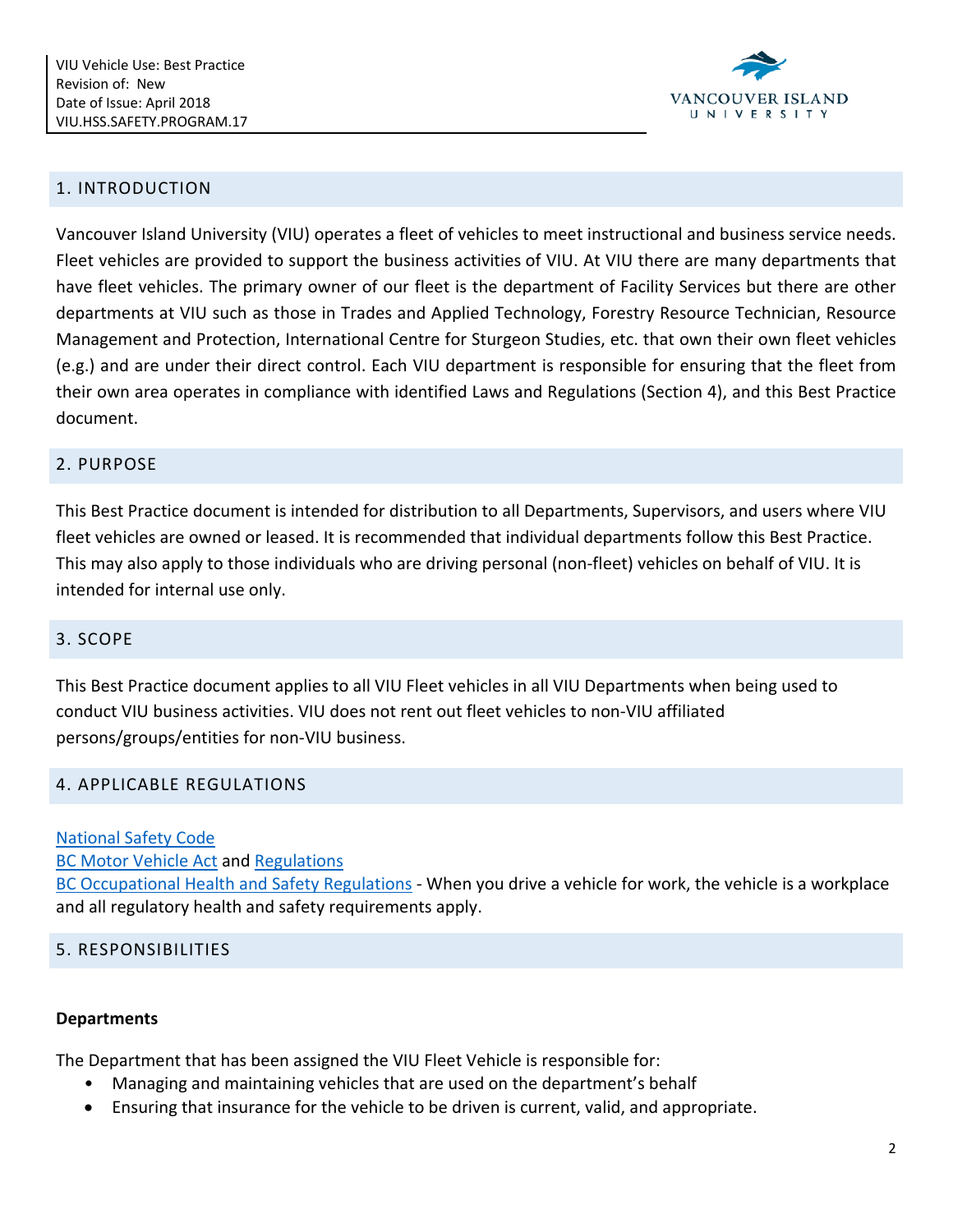

- Storing completed log books.
- Paying all charges and fees related to departmental use including insurance and tolls (when applicable).
- Paying any insurance deductibles assessed by the insurer.
- Ensuring that the individuals that will be driving on behalf of the department are qualified to do so in advance of requesting a VIU Driving Permit by verifying a driver's ICBC Driving Abstracts and comparing to the licensing information set out below (Section 6A).
- Providing the following to On-call Bus Drivers:
	- o Start Date/Return Date
	- o Start Time/End Time driver is expected to drive for the department
	- o Start Location
	- o Destination information
	- o Return Location (campus, hotel, other).

# **Supervisors of Drivers**

The supervisor of a driver is responsible for:

- Verifying that an intended driver holds a valid BC driver's license as per the conditions set forth in this Best Practice document, initially and annually.
- Ensure that the VIU Driver's Permit process is completed prior to allowing an individual access to a VIU Fleet Vehicle.
- Witness the VIU Drivers Responsibility Form for the VIU Driver's Permit Applicant on behalf of the department in which the fleet vehicle will be used.
- Ensuring and documenting that the driver has the knowledge and ability to safely operate the intended vehicle in the required conditions.
- Allowing a sufficient amount of travel time and if necessary, assigning additional drivers for the travel conditions. As a minimum requirement:
	- 1. Each driver must not drive more than 8 hours in any 24-hour period
	- 2. Each driver must not drive more than 4 hours without a break in ideal conditions or more than 3 hours in adverse conditions (e.g. poor weather, off-road, or evening/night-time).
- Ensuring that the driver completes the log book for all VIU fleet vehicles
- Assessing inspection reports and ensuring deficiencies have been rectified.
- Ensuring that all accidents and vehicle damage are reported to you using the VIU Incident/Accident Report and Investigation Form.

# **Drivers**

Drivers are responsible for:

- Complete the VIU Driver's Permit Application process to obtain authorization to drive on behalf of VIU *before* using a VIU Fleet vehicle including:
	- 1. Complete the VIU Driver's Responsibility Form (Section 9) and have your supervisor witness that you are driving for the intent of VIU business operations and submit completed form directly to [safety@viu.ca](mailto:safety@viu.ca) for processing.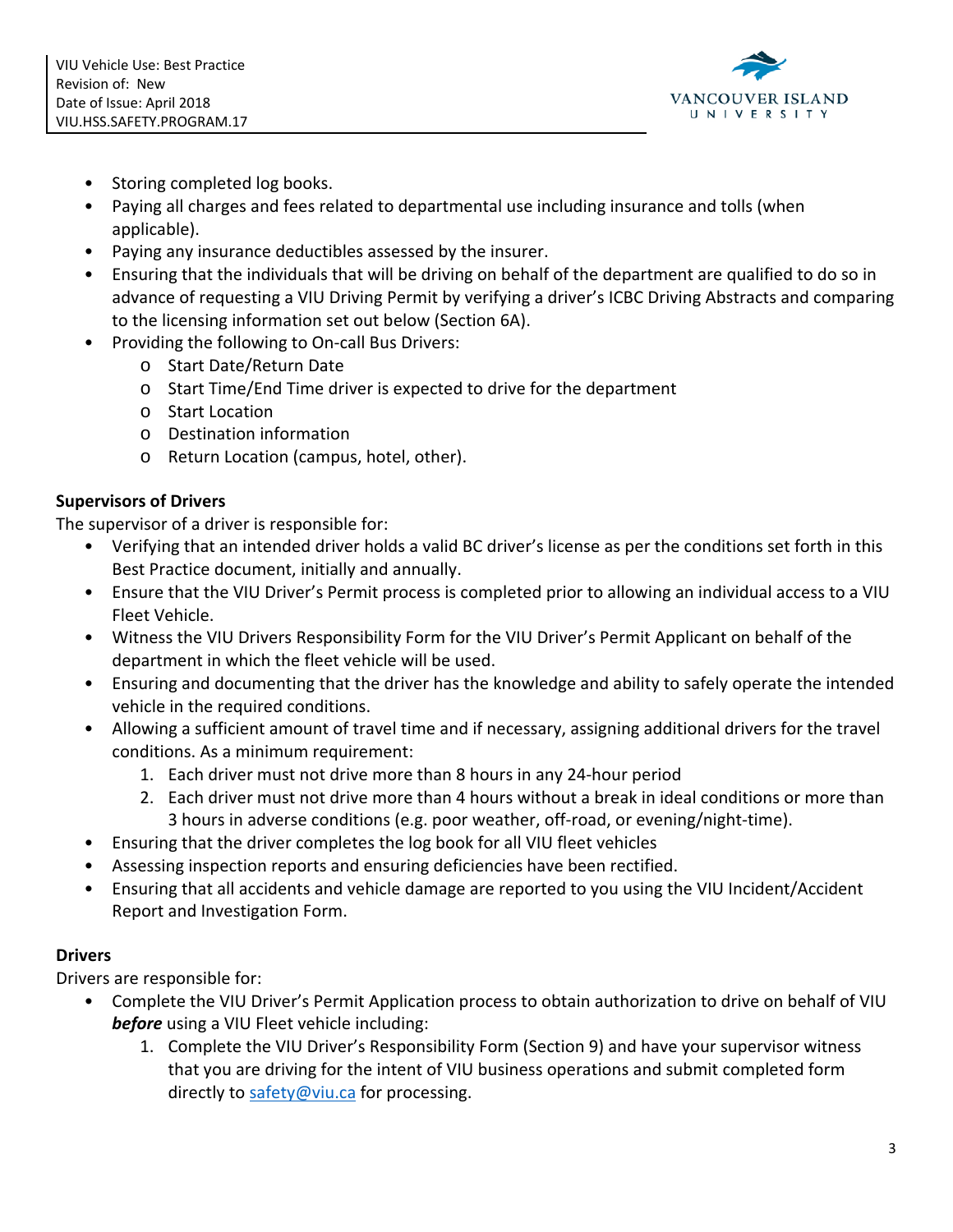

- 2. Submit an ICBC Driver's Abstract on initial permit application to [safety@viu.ca](mailto:safety@viu.ca) for retention and processing.
- Reporting any new violations, convictions, or licensing changes to their supervisor immediately.
- Using VIU Fleet vehicles for officially sanctioned university business only.
- Following the VIU Procedures for Operating a VIU Fleet Vehicle (Section 6)
- Assessing the safety of driving conditions and stopping or staying overnight in a safe place if needed. As a minimum requirement:
	- 1. Each driver must not drive more than 8 hours in any 24-hour period
	- 2. Each driver must not drive more than 4 hours without a break in ideal conditions or more than 3 hours in adverse conditions (e.g. poor weather, off-road, or evening/night-time).
- Reporting all incidents, accidents and vehicle damage immediately to their supervisor using the VIU [Incident/Accident Report and Investigation Form.](http://sites.viu.ca/healthandsafety/reporting-injuries-incidents/)
- Paying all charges due to traffic violations or other infractions including fines, penalties, and other fees imposed by law.

# **Health and Safety Services**

Health and Safety Services are responsible for:

- Inputting ICBC driving record information into the VIU Driver's Permit Database on receipt.
- Retaining the ICBC abstract on a secure VIU server.
- Verifying information required on the VIU Driver's Responsibility Form is complete.
- Retaining the VIU Driver's Responsibility Form on a secure VIU server.
- Requesting Nation Safety Code annual licensing for Class 4 driver's licenses on an annual basis.
- Updating the VIU Driver's Permit Database on an annual basis for Class 4 driver's

# <span id="page-4-0"></span>6. PROCEDURES FOR OPERATING A VIU FLEET VEHICLE

The driver of any Vancouver Island University vehicle must be:

- 1. a VIU employee authorized by the Department in which the fleet vehicle resides (e.g. Facilities Services, Faculty of Science and Technology [RMAP, Forestry Resource Technician, etc.], Trades and Applied Technology [HEO, Horticulture, etc.], etc.); or
- 2. a student authorized by the Department in which the fleet vehicle resides (e.g. Facilities Services, Faculty of Science and Technology [RMAP, Forestry Resource Technician, etc.], Trades and Applied Technology [HEO, Horticulture, etc.], etc.); or
- 3. a VIU coach as defined by VIU Athletics; or
- 4. a Westpark and/or Commissionaires employee that is authorized to drive the License Plate Recognition Program vehicle owned by Facility Services.

# <span id="page-4-1"></span>A. Approved Driver's License Classes

The driver must have a current, valid BC driver's license. Acceptable classes include: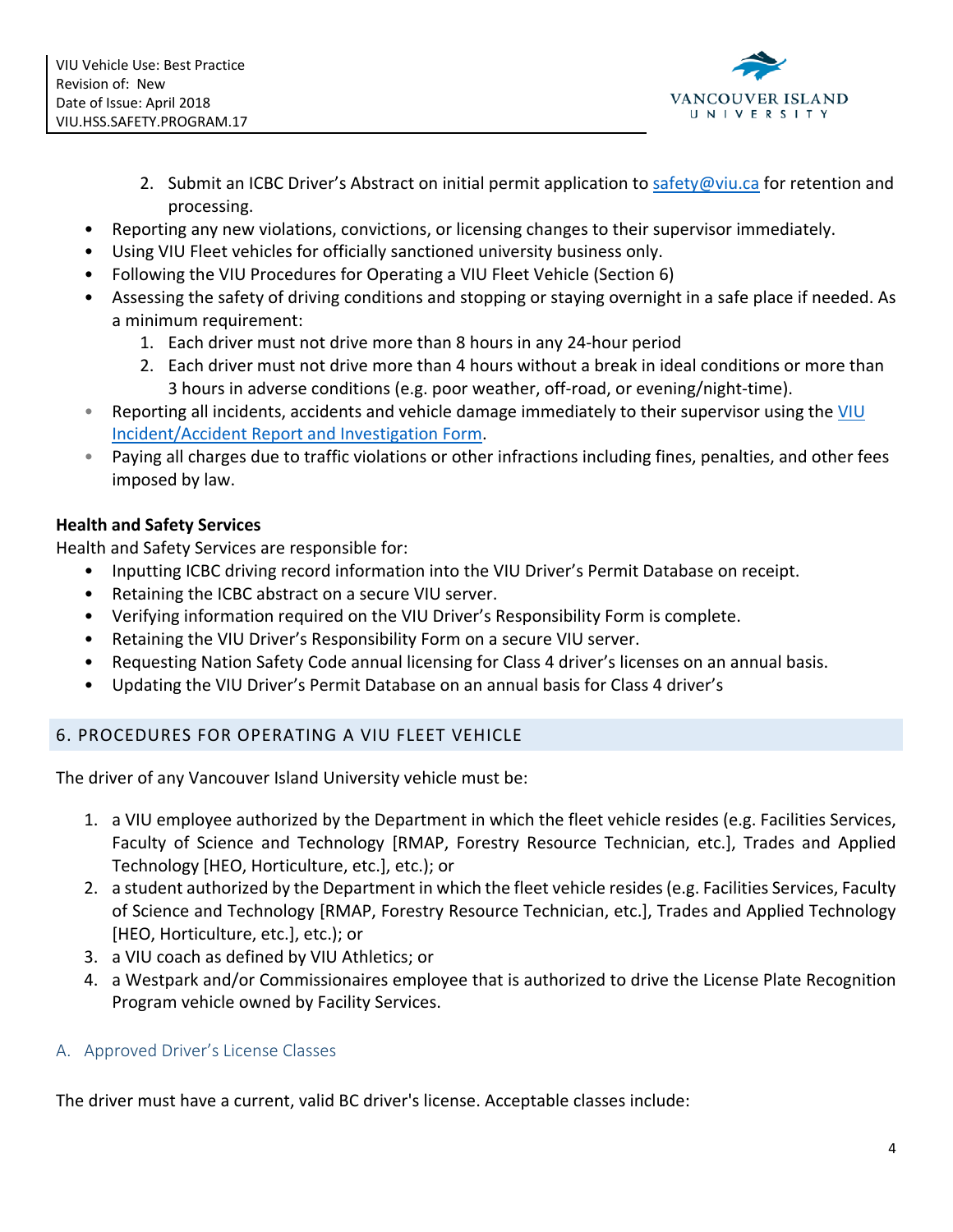

#### Class 1

- Semi-trailer trucks
- All other class 1-5 motor vehicles or combination of vehicles
- Motorcycles not allowed

#### Class 2

- Buses, including school buses, special activity buses and special vehicles
- Any vehicle allowed in Class 4 and 5

# Class 3

- Trucks with more than two axles, such as dump trucks and large tow trucks but not a bus carrying passengers
- A tow car towing a vehicle of any weight
- A mobile truck crane
- Any vehicle in Class 5

Class 4 (Unrestricted)

- Buses with a maximum seating capacity of 25 persons (including the driver), including school buses, special activity buses and special vehicles used to transport people with disabilities
- Taxis and limousines
- Ambulances
- Any vehicle in Class 5

# Class 5

- Cars, vans, trucks, motorhomes, construction & utility vehicles (2 axles maximum) and motorhomes (may exceed 2 axles)
- Tow trailers or vehicles up to 4,600kg
- Ride a limited speed motorcycle or an all-terrain vehicle (ATV)
- Ride 3-wheeled vehicles but does not include 3-wheeled motorcycles (trikes) or motorcycle/sidecar combinations

# <span id="page-5-0"></span>B. Obtaining a VIU Driver's Permit

At VIU we require the same verification process be followed for all license classes. VIU Health and Safety Services maintains a confidential file for all drivers. Each file contains the following:

- 1. A [VIU Driver's Responsibility Form,](http://sites.viu.ca/healthandsafety/formsmedialinks/) signed by the driver and witnessed/signed by the Department in which the driver will drive. This allows Vancouver Island University to have on file the acknowledgment that the driver accepts personal responsibility for any fines and penalty points resulting from violations when the fleet vehicle is in his/her care; and
- 2. The official driving record (abstract) as provided by the Insurance Corporation of BC (ICBC). The employee may obtain this driving record by:
	- Calling ICBC (1-800-950-1498) or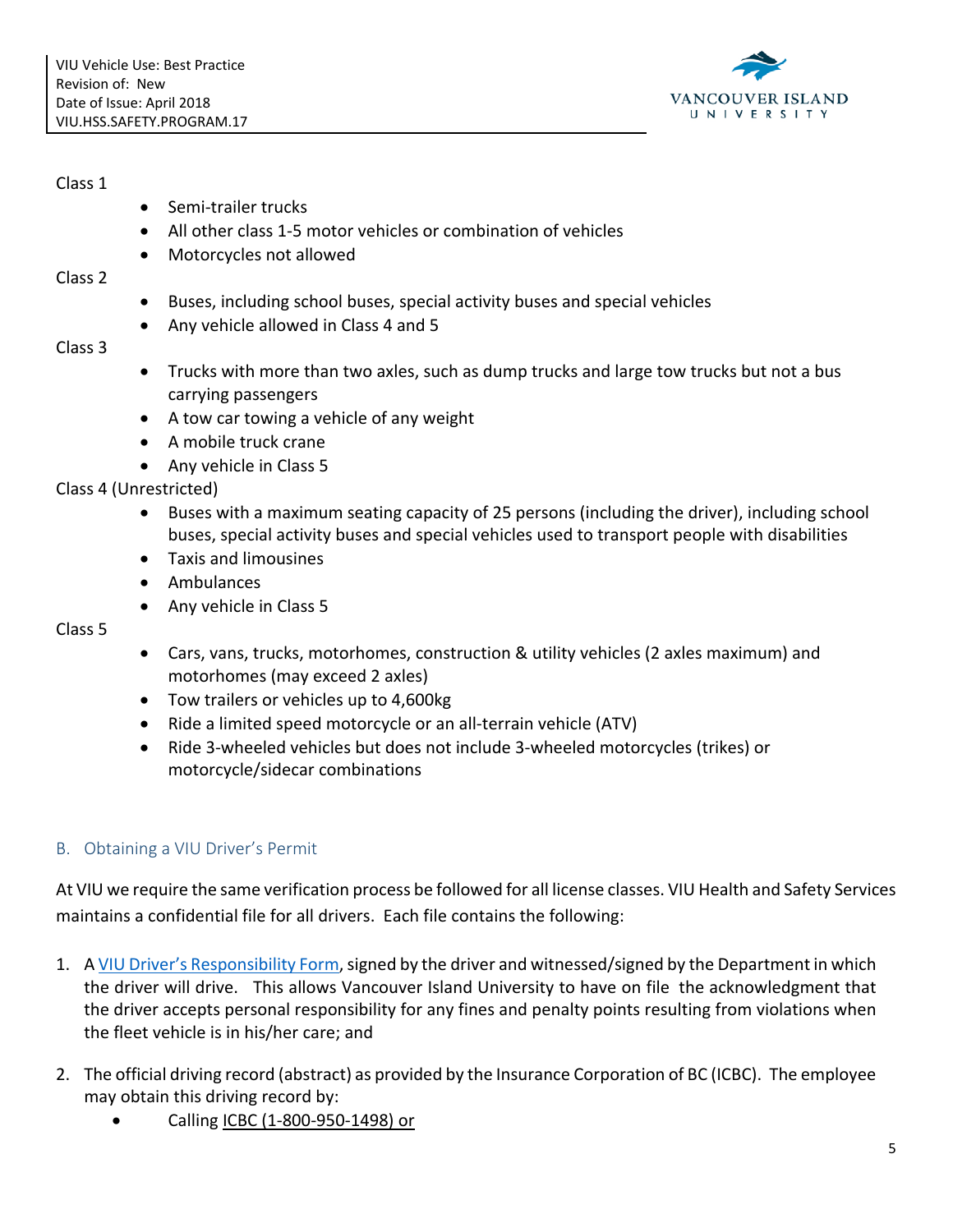

# • Online at<https://onlinebusiness.icbc.com/clio/>

The original copy must be provided to Health and Safety Services [\(safety@viu.ca\)](mailto:safety@viu.ca) within two weeks of the date of issue.

A VIU Driving Permit (the Permit) is required prior to operate VIU fleet vehicle. The Permit identifies the type of vehicle allowed and is on the basis of the class of driver's license held. The Permit details are retained in a database overseen by Health and Safety Services. Copies of the Permit are distributed to the driver and the driver's immediate supervisor by email. The Permit is valid to the end of the calendar year in which it was issued provided no additional penalty points accrue or a suspension or prohibition of the driver's license occurs, which may cause the Permit to be revoked.

If the status of a VIU Driver's permit changes (revoked, declined), this will be shared by Health and Safety Services with the driver and the driver's supervisor by email immediately.

# <span id="page-6-0"></span>C. Conditions for Obtaining a VIU Driver's Permit:

The conditions which every driver must meet in order to operate a Vancouver Island University fleet vehicle are as follows:

- 1. The driver must hold a current, valid British Columbia Driver's license of the class appropriate to the vehicle being operated and its use;
- 2. The driver must have a current and valid Record of Authorization (VIU driving permit) to operate a Vancouver Island University vehicle;
- 3. The driver can have no more than nine (9) penalty points on his/her Insurance Corporation of BC (ICBC) driving record/abstract in the twenty-four (24) months immediately prior to the issue of the driving record;
- 4. The driver can have no alcohol or drug impairment related driving offences, violations or infractions within the past three (3) years;

# <span id="page-6-1"></span>D. Class 4: Annual Verification of Driver's License status

A driving record search for all permit holders with a British Columbia Class 4 Driver's License, as per the National Safety Code, is conducted in January of each year by Health and Safety Services. Health and Safety Services reviews all abstracts for changes in driving records and where changes in a driving record occur, a VIU driving permit may be revoked.

#### <span id="page-6-2"></span>E. Safe Operating Procedures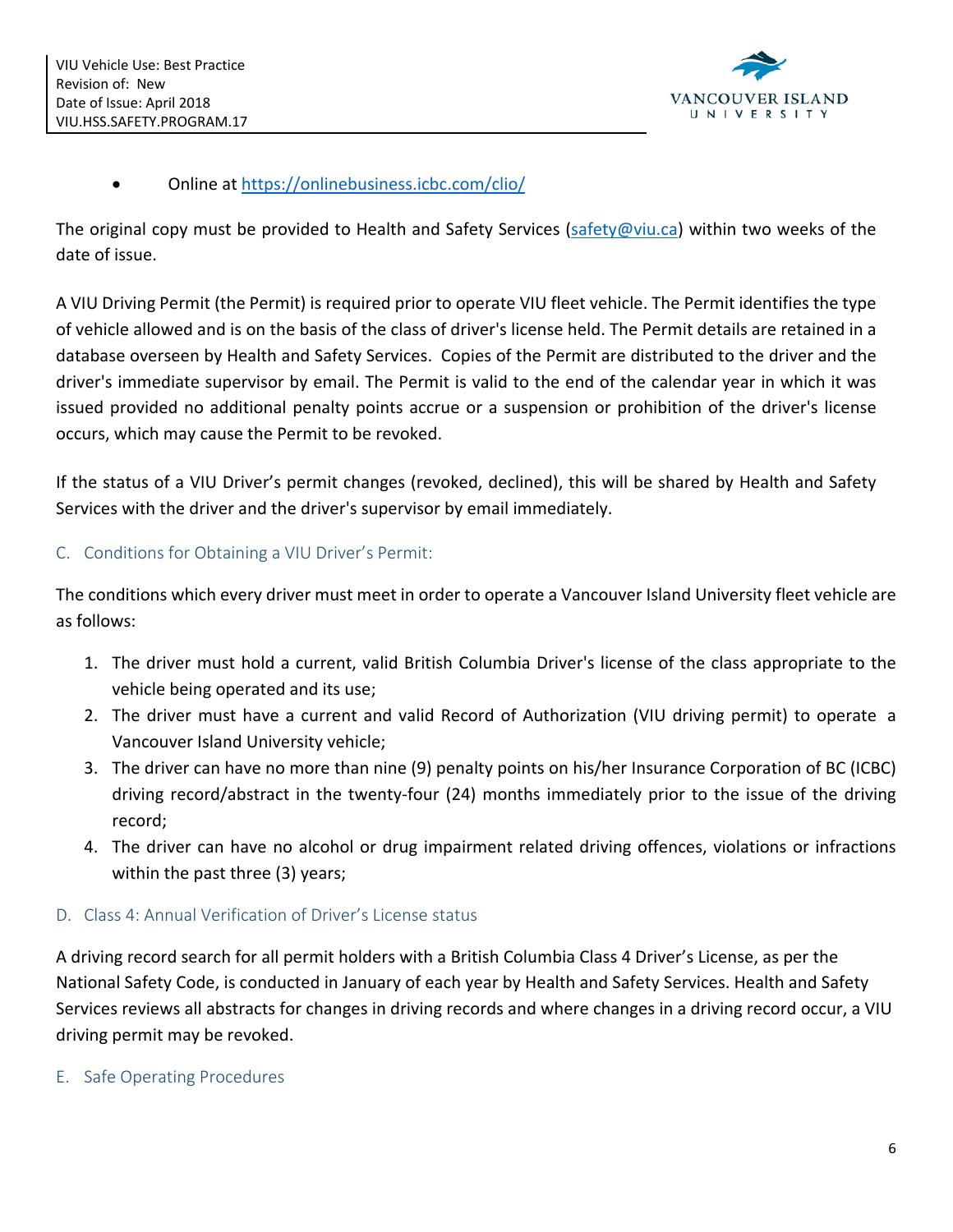

- 1. Prior to operating a vehicle, complete the daily, weekly, or monthly checklists as required. Once complete, submit the checklist to your supervisor of department administrator for retention. (Section 8: Tools and Resources Available to the VIU Community)
- 2. Vehicles must be operated in strict compliance with all motor vehicle laws and regulations. This compliance includes, but is not limited to:
	- a. Drivers and passengers must wear seat belts when the vehicle is in operation, on or off campus.
	- b. Cellular telephones, two-way radios, or other electronic devices that distract drivers are not to be used while operating a vehicle.
	- c. Vehicles are not to be driven while impaired by any medications (prescription or otherwise), drugs, or alcohol.
	- d. Posted speed limits must be adhered to at all times.
- 3. Fines for parking, moving violations, towing or impoundment charges are the personal responsibility of the vehicle operator. Such fines will not be paid for by VIU nor the responsible department.
- 4. Smoking is not permitted inside a VIU fleet vehicle.
- 5. Idling of vehicles is to be limited to a two (2) minute maximum; with the exception of defrosting vehicles in winter conditions.
- 6. For VIU Facilities Fleet vehicles: During winter months (November through to February) endeavor to keep fuel levels above half of a tank to facilitate emergency snow clearing operations.
- 7. All motor vehicle accidents (MVA's) must be reported immediately using the VIU Incident/Accident Report and Investigation Form.
- 8. Keep vehicles locked, and windows up when the vehicle is not being used, and you are out of line of the sight of the vehicle.

# <span id="page-7-0"></span>F. Operating a Vehicle Off-Campus

- 1. When operating a fleet vehicle off-campus, notify the Department responsible for the fleet vehicle with the following information:
	- a. The reason for vehicle use
	- b. The intended destination
	- c. The estimated time to reach destination
	- d. The estimated time of return to campus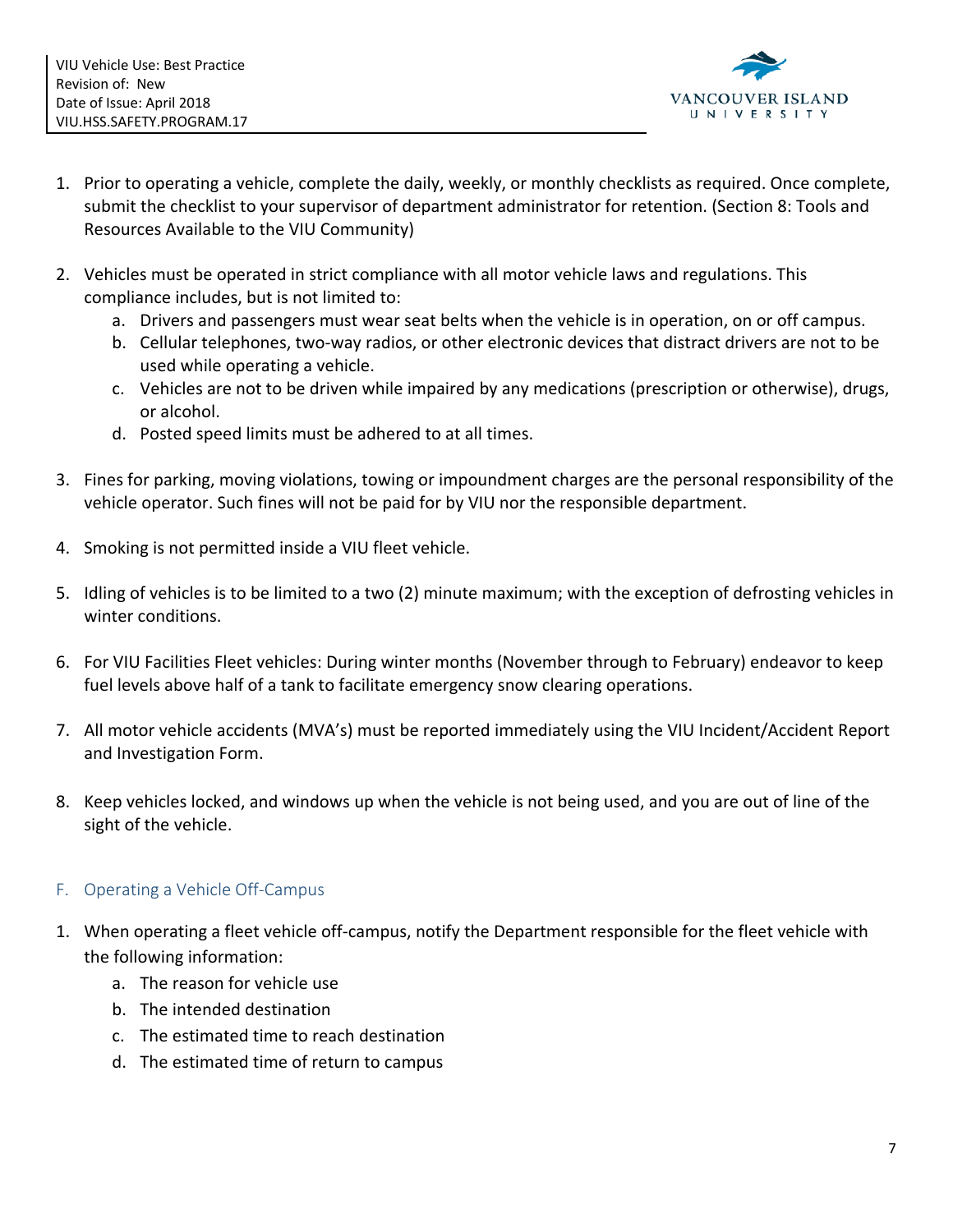

If the primary purpose for the trip is not for VIU business, please seek written approval from your supervisor prior to the trip.

- <span id="page-8-0"></span>G. Overnight Parking
- 1. Upon leaving a vehicle, roll up the windows and lock all doors
- 2. Where practical, park vehicles in a secured and fenced compound
- 3. Vehicles occasionally require being parked at a private residence overnight, (an early morning trip to another work location, or prior to an anticipated snowfall). Prior approval must be received in writing from a supervisor.
- <span id="page-8-1"></span>H. Emergency Situations

In the case of an emergency requiring actions outside the stated intentions of this best practice, employees are encouraged to use their discretion.

#### <span id="page-8-2"></span>I. Reporting Incidents and Accidents

All incidents are to be reported immediately using the [VIU Incident Report and Incident Investigation Form.](http://sites.viu.ca/healthandsafety/health-and-safety-services/reporting-injuries-incidents/) Forms are emailed directly t[o safety@viu.ca](mailto:safety@viu.ca) , cc'ing your immediate supervisor and the Administrator of the Department that administers the VIU Fleet Vehicle (e.g. Facility Services, Faculty of Science and Technology, Cowichan Campus, etc.).

# <span id="page-8-3"></span>7. TRAINING AND EDUCATION REQUIREMENTS

The following licensed vehicles require equipment-specific training prior to use:

- a. Skid steer
- b. Mowers
- c. Cranes
- d. Forklifts
- e. Trailers

#### <span id="page-8-4"></span>8. TOOLS AND RESOURCES AVAILABLE TO THE VIU COMMUNITY

[VIU Driver's Responsibility Form](http://sites.viu.ca/healthandsafety/formsmedialinks)

[VIU Incident Report and Incident](http://sites.viu.ca/healthandsafety/health-and-safety-services/reporting-injuries-incidents/) Investigation Form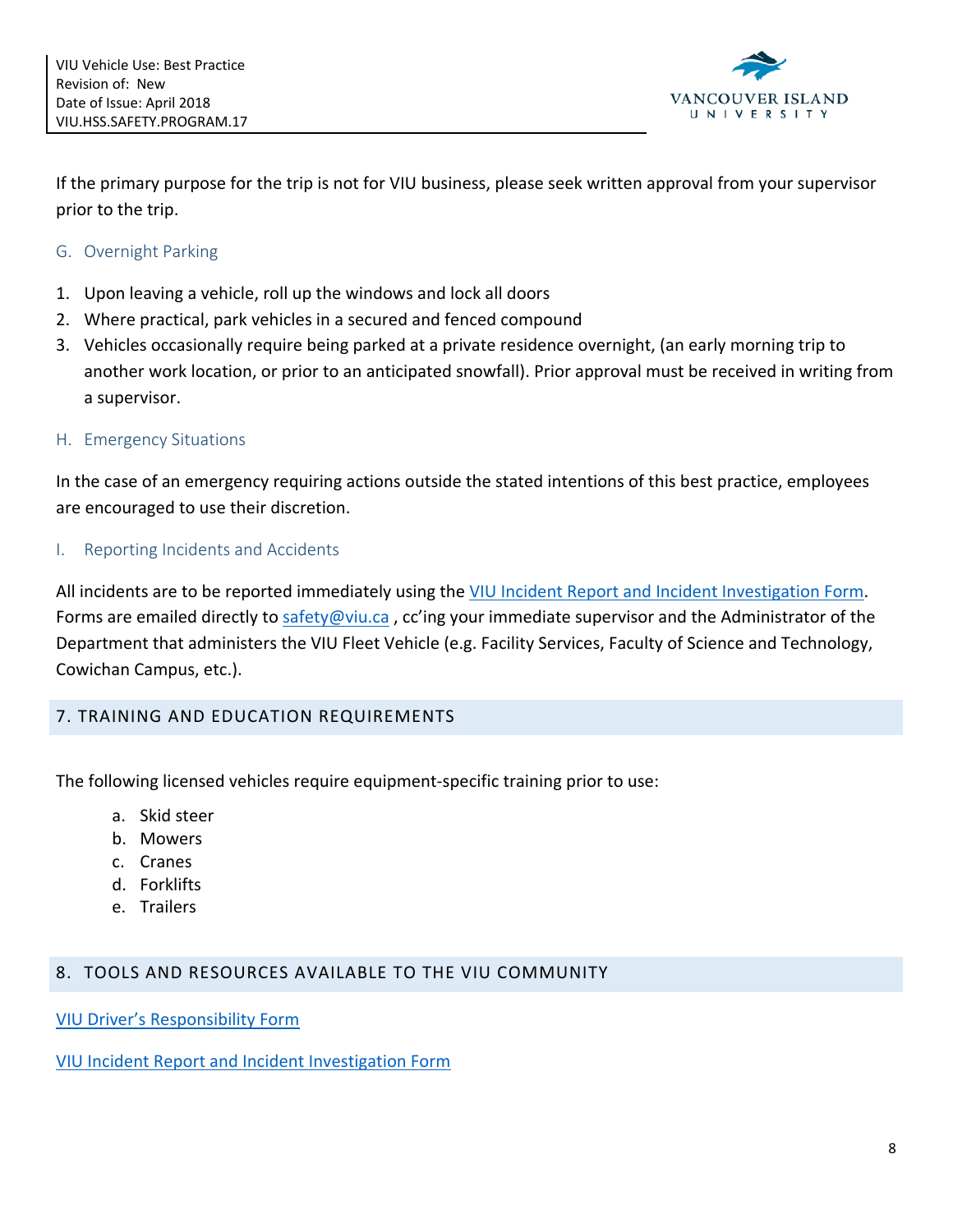

|                           |                      | <b>DAILY VEHICLE CHECK LIST</b>                                                                                                                                                                                                                                                                                                                                      |
|---------------------------|----------------------|----------------------------------------------------------------------------------------------------------------------------------------------------------------------------------------------------------------------------------------------------------------------------------------------------------------------------------------------------------------------|
|                           | ANCOUVER ISLAND      | $\rightarrow$ PLEASE PRINT CLEARLY $\leftarrow$                                                                                                                                                                                                                                                                                                                      |
|                           |                      | Date                                                                                                                                                                                                                                                                                                                                                                 |
|                           | Vehicle Number       | Km's                                                                                                                                                                                                                                                                                                                                                                 |
|                           | <b>Driver's Name</b> |                                                                                                                                                                                                                                                                                                                                                                      |
| Instructions<br>Important | 1.<br>2.<br>3.<br>4. | Vehicle checks are to be performed prior to each use.<br>If driver is unable to resolve deficiencies, please see the Front<br>Reception staff immediately, for assistance.<br>Return completed form to the Facilities Services & Campus<br>Development office by the end of the inspection work day.<br>Put a mark in the box [Øor⊠] next to each item as completed. |
|                           | $\Box$<br>$\Box$     | Exterior Walk Around - Checking for vehicle damage, visual<br>check on tires, insurance decals, obstacles around the<br>vehicle & fluid leaks under and around the vehicle<br>Visual Interior Check – Checking for loose items in cabin<br>and damage to interior                                                                                                    |
|                           | ப                    | Test the brake pedal function and emergency brake function<br>prior to leaving the Facilities Services & Campus<br>Development parking lot                                                                                                                                                                                                                           |
|                           | Note Any Damage:     |                                                                                                                                                                                                                                                                                                                                                                      |
|                           |                      |                                                                                                                                                                                                                                                                                                                                                                      |
|                           |                      |                                                                                                                                                                                                                                                                                                                                                                      |
|                           |                      | Please use other side of this document if necessary<br><b>Other Comments</b>                                                                                                                                                                                                                                                                                         |
|                           |                      |                                                                                                                                                                                                                                                                                                                                                                      |

*Please use other side of this document if necessary*

THANK YOU.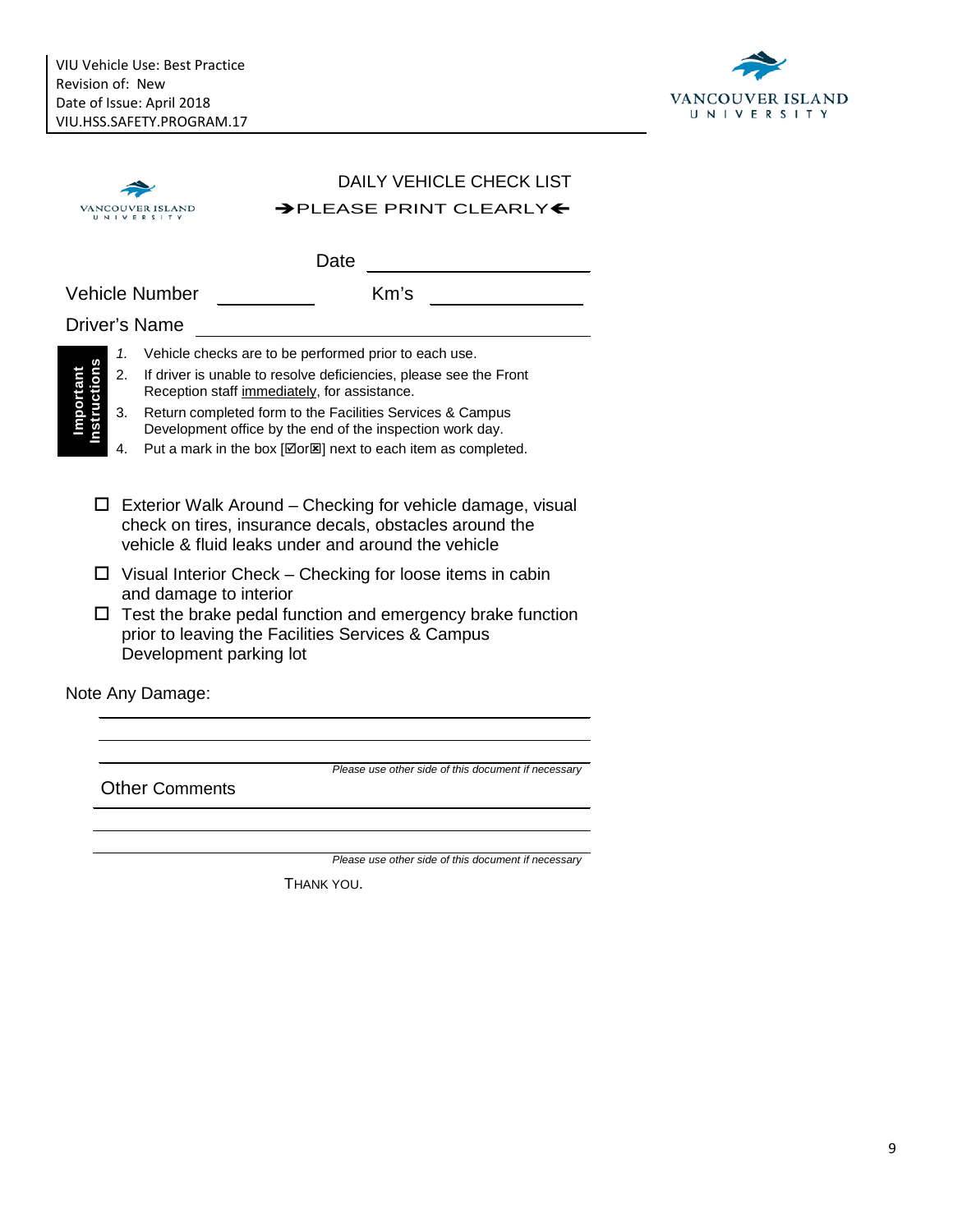

| <b>WEEKLY VEHICLE CHECK LIST</b>                                                                                                                                                                                                                                                                                                                                                                                                                                                                                                                                                                                                                                                                                                                                         |  |
|--------------------------------------------------------------------------------------------------------------------------------------------------------------------------------------------------------------------------------------------------------------------------------------------------------------------------------------------------------------------------------------------------------------------------------------------------------------------------------------------------------------------------------------------------------------------------------------------------------------------------------------------------------------------------------------------------------------------------------------------------------------------------|--|
| → PLEASE PRINT CLEARLY←<br>VANCOUVER ISLAND                                                                                                                                                                                                                                                                                                                                                                                                                                                                                                                                                                                                                                                                                                                              |  |
|                                                                                                                                                                                                                                                                                                                                                                                                                                                                                                                                                                                                                                                                                                                                                                          |  |
| Date<br><u> 1989 - Jan Barbara Barat, prima popula</u>                                                                                                                                                                                                                                                                                                                                                                                                                                                                                                                                                                                                                                                                                                                   |  |
| KM (Mileage)<br>Vehicle Number                                                                                                                                                                                                                                                                                                                                                                                                                                                                                                                                                                                                                                                                                                                                           |  |
| <b>Driver's Name</b>                                                                                                                                                                                                                                                                                                                                                                                                                                                                                                                                                                                                                                                                                                                                                     |  |
| 1. Vehicle checks are to be performed Every Monday or on the first day<br>of use thereafter (whichever applies).                                                                                                                                                                                                                                                                                                                                                                                                                                                                                                                                                                                                                                                         |  |
| mportant<br>2. If driver is unable to resolve deficiencies, please see the<br>Fleet Coordinator immediately, for assistance.                                                                                                                                                                                                                                                                                                                                                                                                                                                                                                                                                                                                                                             |  |
| 3. Return completed form to the Fleet Coordinator's office by the end of<br>the inspection work day.                                                                                                                                                                                                                                                                                                                                                                                                                                                                                                                                                                                                                                                                     |  |
| Put a mark in the box [Øor <sup>g</sup> ] next to each item as completed.<br>4.                                                                                                                                                                                                                                                                                                                                                                                                                                                                                                                                                                                                                                                                                          |  |
| □ Check Transmission Oil Level (Automatic)<br>□ Check Washer Fluid Level<br>□ Check Radiator Coolant Level<br>□ Visual Check For Leaks (Water, Oil, Fuel)<br>□ Check Emergency Brake Lever Operation<br>□ Check Feel Of Brake Pedal<br>□ Check Air Pressure And Condition Of All Tires & Spare<br>$\Box$ Check All Lights (Operation And Lens Condition)<br>$\Box$ Check Horn And Back Up Beeper<br>$\Box$ Check All Windows And Mirrors<br>$\Box$ Check For Charged Fire Extinguisher<br>$\Box$ Check For First Aid Kit<br>$\Box$ Check For Two (2) High Visibility Vests<br>□ Check For One Roll Of Caution Tape.<br>□ Visual Inspection Of Vehicle Exterior And Interior<br>$\Box$ Licence Plate - Check<br>$\Box$ Check for tire wrench and Jack<br>Note Any Damage: |  |

Other Comments

*Please use other side of this document if necessary*

*Please use other side of this document if necessary*

THANK YOU.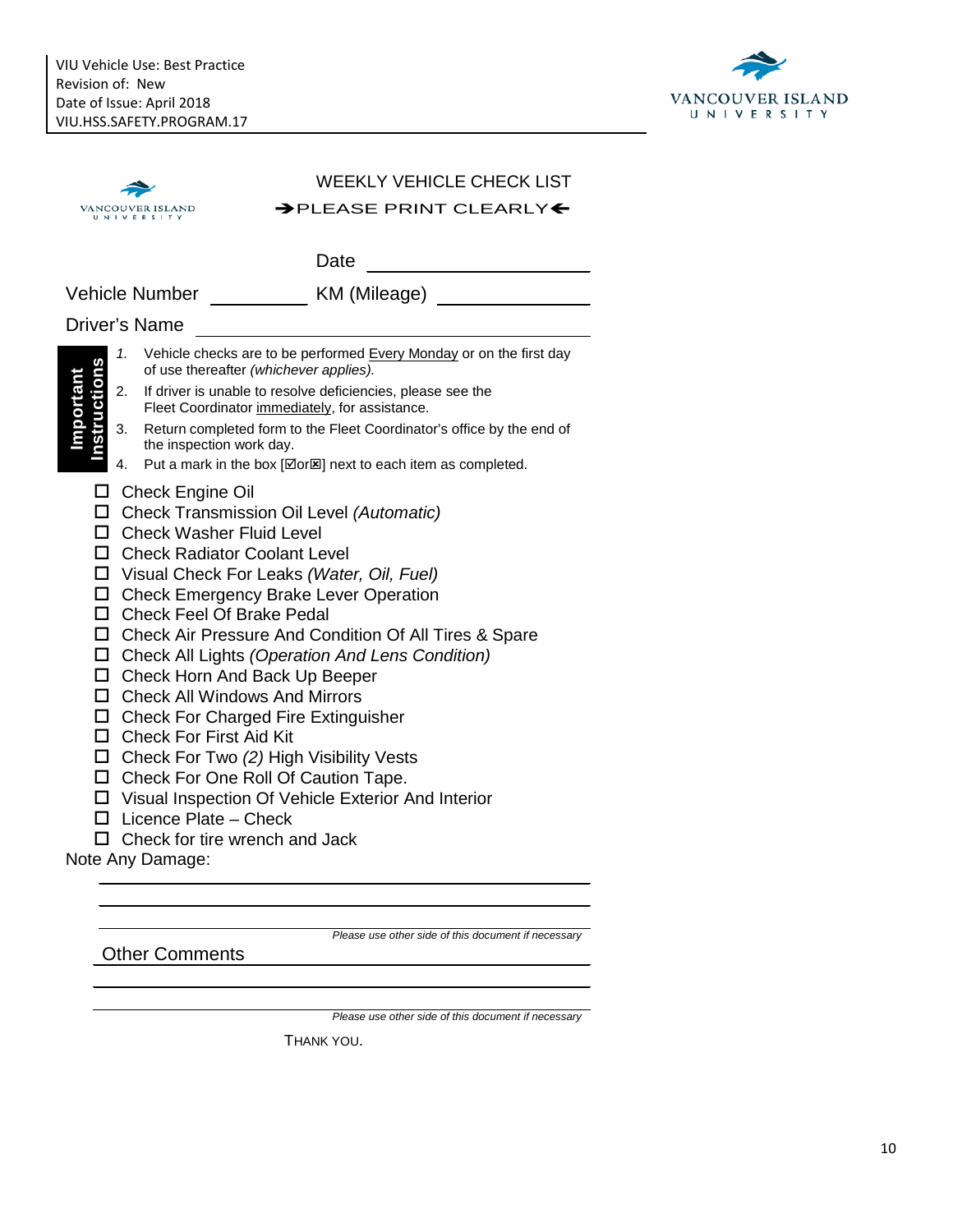



# **WEEKLY VEHICLE CHECKLIST**

**UNIT # – GATOR**

- **Important**  portant E
- thereafter *(whichever applies).*
- 1. Vehicle checks are to be performed <u>Every Monday</u> or on the first day of use<br>thereafter *(whichever applies)*.<br>2. If driver is unable to resolve deficiencies, please see the Facilities Manager<br>immediately, for assistanc 2. If driver is unable to resolve deficiencies, please see the Facilities Manager immediately, for assistance.
	- 3. Return completed form to the Facilities Manager office by the end of the inspection work day.
	- 4. Put a mark in the box  $[\nabla]$  next to each item as completed.

#### Inspection and Maintenance:

| ITEM                                                                                           |
|------------------------------------------------------------------------------------------------|
| Engine oil level                                                                               |
| Transmission oil level                                                                         |
| Hydraulic / Hydrostatic fluid level                                                            |
| Engine air filter / check air system for<br>damage or leaks                                    |
| Engine coolant level / radiator coolant /<br>system for damage or leaks                        |
| Check / Clean radiator screen                                                                  |
| Visual check for leaks                                                                         |
| Tires for wear or damage and correct air<br>pressure                                           |
| Check all lights / turn signal warning lights /<br>brake lights (Operation and Lens Condition) |
| Loose or broken parts                                                                          |
| Check horn and back up beeper                                                                  |
| Check all windows and mirrors                                                                  |
| Check for charged fire extinguisher                                                            |
| Visual check of vehicle exterior and interior                                                  |
| Test for CO - monthly                                                                          |
| Comments:                                                                                      |

Date: Operator:

Hour Meter: \_